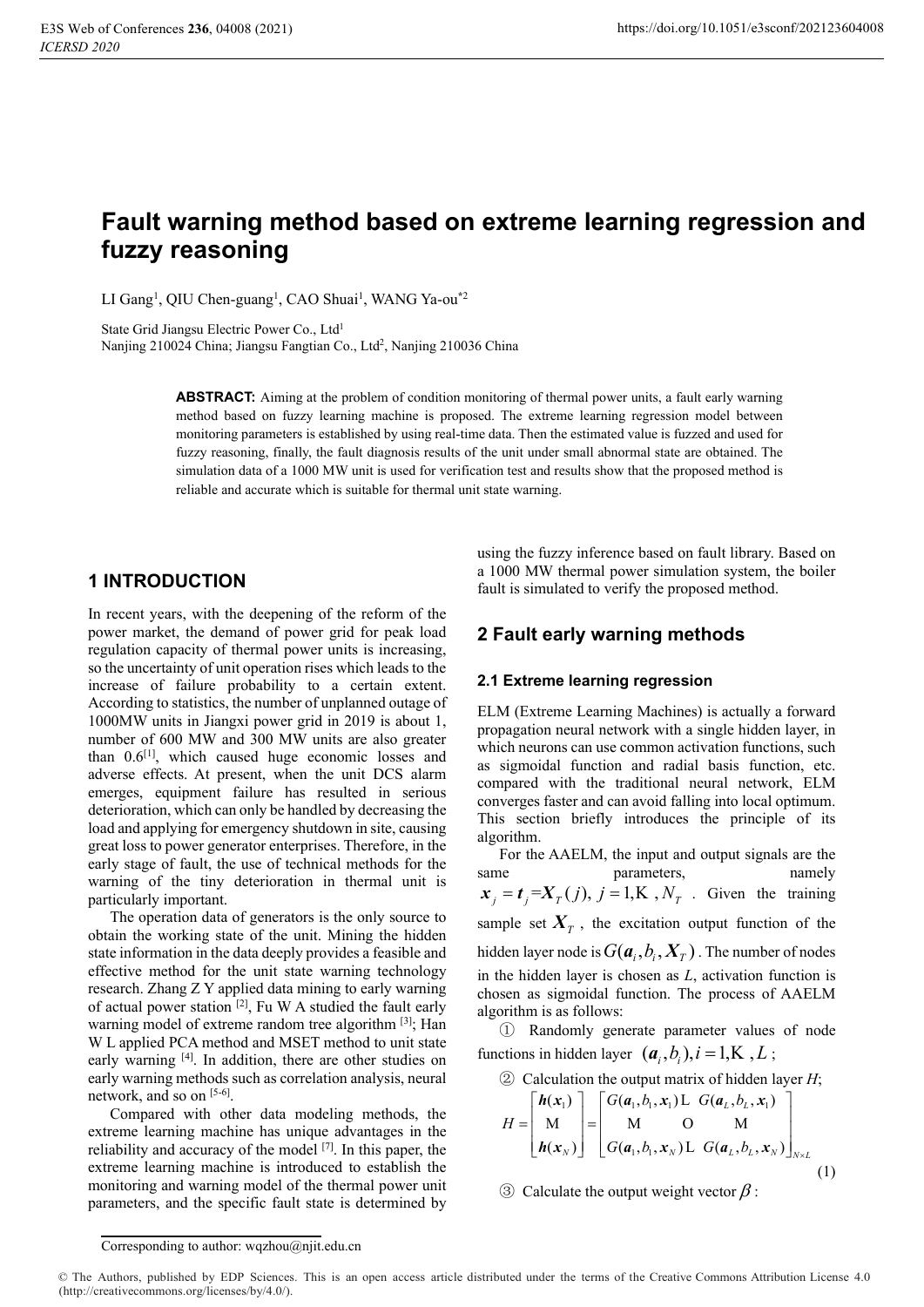$$
\hat{\beta} = DT \tag{2}
$$

If  $H<sup>T</sup>H$  is not a singular matrix, then:

$$
D = (HT H)-1 HT
$$
 (3)

If  $HH<sup>T</sup>$  is not a singular matrix, then:

$$
D = HT (HHT)-1
$$
 (4)

④ calculate the regression value of parameters

$$
\boldsymbol{X}_R = \boldsymbol{H}\hat{\boldsymbol{\beta}} \tag{5}
$$

#### **2.2 Fuzzy inference**

The fault identification is actually based on the distance comparison of various models, which judges and recognizes the current fault state according to certain rules. The common distance function is:

$$
d_j(u_0, u_j) = \sqrt{\sum_{i=1}^n (z_i - z_{ij})^2}
$$
 (6)

Where  $d_i(u_0, u_i)$  is the distance between the fault  $u_0$  to be identified and the typical fault mode  $u_i$ . It is obvious that the smaller value means the greater possibility of such failure.  $z_j$  is the fault symptom value of the  $i^{th}$  symptom parameter, and  $z_{ij}$  is the symptom value of the  $i^{th}$  symptom parameter under the  $j^{th}$  typical fault which are obtained by fuzzifying function. The membership function is as follow:

$$
\mu_{u_j}(u_0) = 1 - \frac{d_j(u_0, u_j)}{D} \tag{7}
$$

$$
D = \max(d_j(u_0, u_j))
$$
 (8)

Obviously, as shown in formula (7), the closer to 1 the degree of membership is, the more possibility for this type of failure to occur.

## **3 Equipment fault identification**

#### **3.1 Expert knowledge base of boiler leakage**

Fault knowledge base is the basis of fault identification, it describes the relationship of patterns between fault categories and symptom parameters of various fault. Take boiler leakage as an example, this paper proposes the monitoring parameters and fault modes shown in table 1 and table 2.

| Variate        | Description of symptom parameters                           |  |  |  |
|----------------|-------------------------------------------------------------|--|--|--|
| $x_1$          | Main steam pressure                                         |  |  |  |
| $\mathcal{X}2$ | Reheat steam pressure                                       |  |  |  |
| $x_3$          | Smoke temperature deviation on both sides of the water wall |  |  |  |
| $x_4$          | Flue gas temperature deviation on both sides of economizer  |  |  |  |
| $x_{5}$        | Flue temperature deviation on both sides of the superheater |  |  |  |
| $x_{6}$        | Flue temperature deviation on both sides of reheater        |  |  |  |
| $x_7$          | Induced draft fan stator blade opening degree               |  |  |  |
| $x_8$          | Cooling water flow                                          |  |  |  |

**Tab.1** Four Tubes Leak symptom parameter set

**Tab.2** Four Tubes Leak expert knowledge base

| Variate | Water wall $u_1$ | economizer $u_2$ | Superheater $u_3$ | Reheater u <sub>4</sub> |
|---------|------------------|------------------|-------------------|-------------------------|
| $x_1$   | $-0.5$           | $-0.5$           | $-0.5$            |                         |
| $x_2$   |                  |                  |                   | $-0.5$                  |
| $x_3$   |                  | 0.5              |                   |                         |
| $x_4$   |                  |                  |                   |                         |
| $x_5$   |                  |                  |                   |                         |
| $x_{6}$ |                  |                  |                   |                         |
| $x_7$   | 0.5              | 0.5              |                   | 0.5                     |
| $x_8$   | 0.5              | 0.5              |                   |                         |

#### **3.2 Unit simulation**

The simulation system of a 1000MW thermal power unit is used to simulate various operation states to verify the effectiveness of the method proposed in this paper for early diagnosis of boiler leakage faults.

The simulation system was used to set different types of boiler leakage faults, and the change curves of various typical symptom parameters are obtained. Figure 1 shows the variation trend of parameters under the eco leakage fault on side A.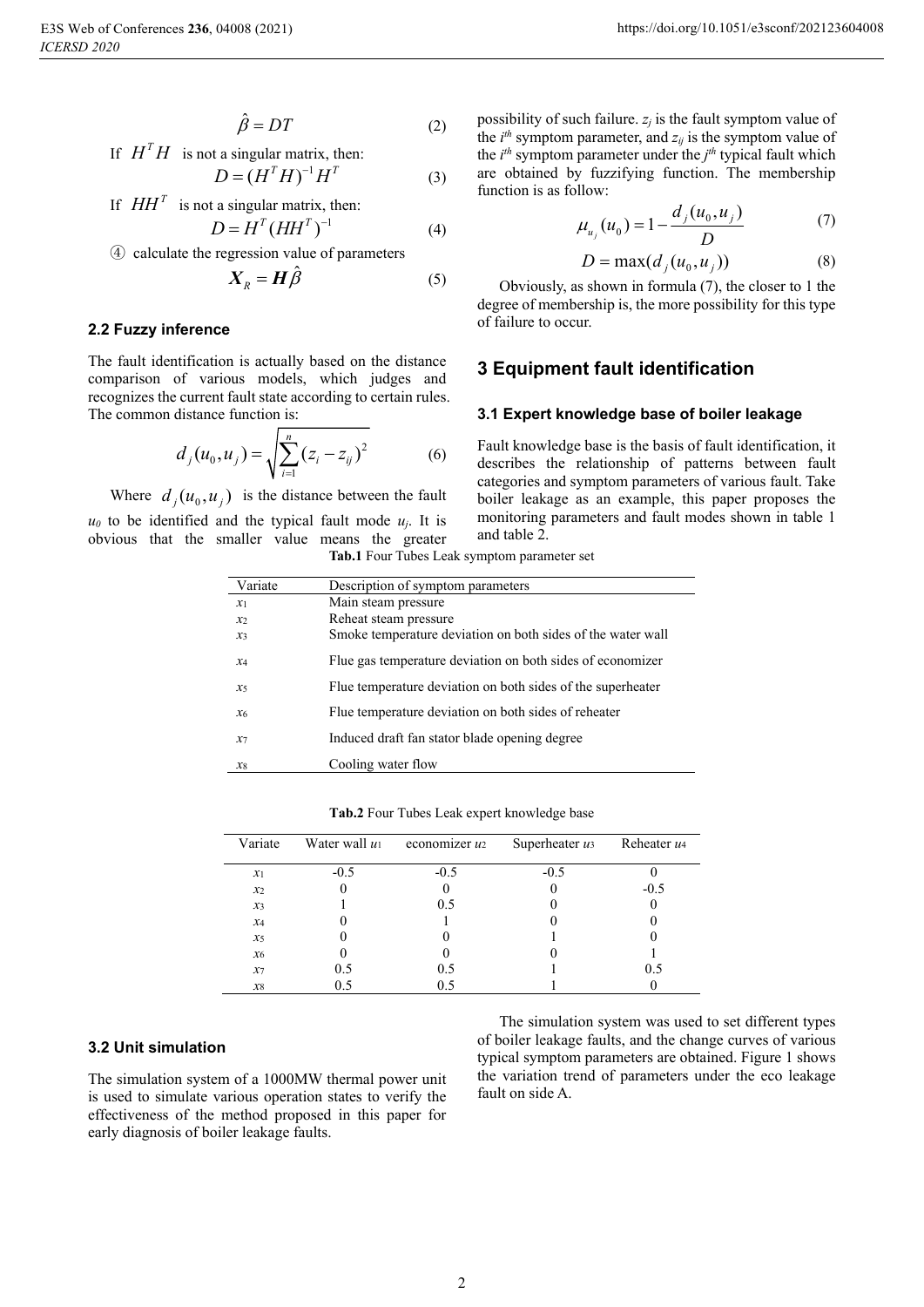

**Fig1** Parameters trend under eco leakage

The setting fault is that from the 21s onwards, eco leakage fault occurred at the final stage of A side is set. The figure shows the variation trend of the parameter values within 100s before and after the fault.

As shown in Figure 1, in the early stage of the fault, especially when the leakage is small, the variation of each symptom parameter are not obvious, and it is difficult for on-site operators to notice abnormal conditions. About 58 seconds later, the DCS system releases over-temperature alarms for reheated steam temperature and overheated steam temperature. It can be seen from figure 1 that the variation trend of each parameter is clearly downward, reflecting that the unit state has occurred significantly variation.

#### **3.3 Leakage warning and diagnosis**

According to the fault described in the previous section, the estimated value can be obtained by establishing the parametric regression model, and the calculation formula of the state index representing the overall operating status of the unit is as follows:

$$
ST = \frac{1}{1 + \sqrt{\sum_{i=1}^{p} (x_i^R - x_i^T)^2}}
$$
(10)

In the formula,  $p$  is the number of symptom parameters related to concrete faults. Obviously, a decline in the index represents a decline in unit operation state. Figure 2 shows the variation of the state index after eco leakage fault on side A.



**Fig2** State index trend after fault

As shown in Figure 2, the solid curve represents the variation trend of state index, and the chain line is the limit of health index warning, which is generally obtained through statistical analysis under normal working conditions. It can be seen that the state index is maintained at a relatively stable level under normal operation conditions. However, When a fault occurs, it shows a significant downward trend, reaching the warning limit at the 26th second, namely, a health warning occurs 8 seconds after the fault occurs, while the DCS gives an over-temperature alarm at about the 58th second. Obviously, the early warning signal is highly sensitive to minor degradation and has an early warning effect on faults.

When an early warning signal appears, it is necessary to further diagnose the specific fault type to provide effective information for timely processing. By using the expert knowledge base and fuzzy inference, the specific fault mode is determined. Table 3 shows the calculation results of the membership degrees of various faults after the fault occurs.

**Tab.3** Membership of leakage diagnosis

| Time<br>point | $\mathcal{U}$ 1 | u <sub>2</sub> | $\mathcal{U}^3$ | $\mathcal{U}^4$ |
|---------------|-----------------|----------------|-----------------|-----------------|
| 19            | 0.109           | 0.09           | 0               | 0.149           |
| 26            | 0.19            | 0.141          | 0.685           | O               |
| 30            | 0.185           | 0.141          | 0.854           | O               |

As shown in Table 3, the membership values at three time points are calculated using fuzzy inference. It can be seen that with the occurrence and deterioration of the fault, the *u*3 membership has increased significantly and gradually tends to 1. After the warning signal appears, it can be judged that the eco leakage has occurred. As time goes by, the certainty of the eco leakage becomes greater. The membership degree calculation result at the 30th second further verifies the correctness of the early warning fault identification.

## **4 Conclusion**

The state parameter regression model of unit parameters is established, and the state index is constructed for the fault warning of unit faults. The fault diagnosis expert knowledge base and the fuzzy inference are used to determine the specific fault mode. A 1000MW unit simulation system is used to simulate the characteristics of boiler leakage fault which is used to verify the proposed method. Results show that in the early stage of fault, the method can effective warn unit failure, which verifies the